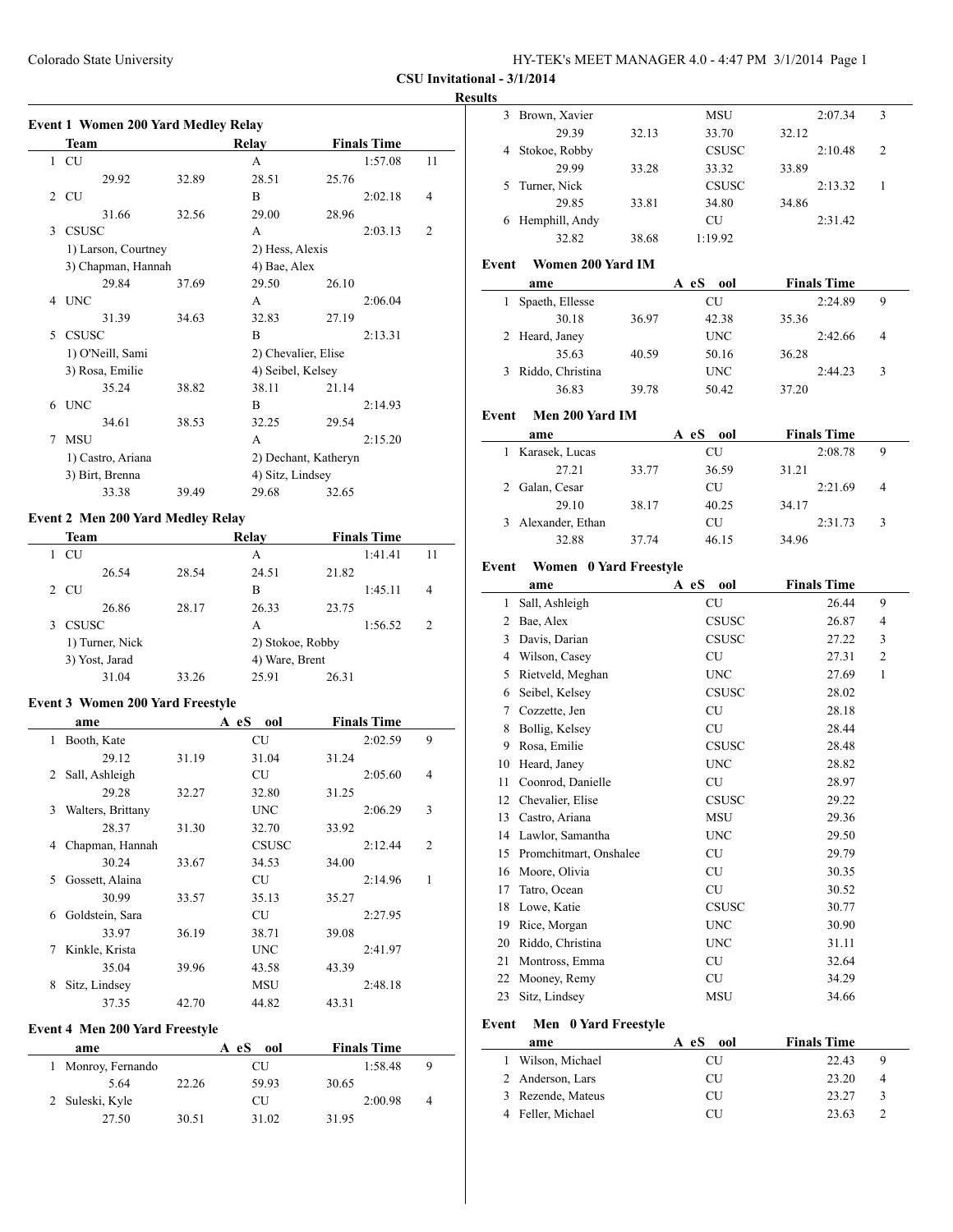| HY-TEK's MEET MANAGER 4.0 - 4:47 PM 3/1/2014 Page 2 |  |
|-----------------------------------------------------|--|
|-----------------------------------------------------|--|

**CSU Invitational - 3/1/2014**

|       |                      |              |                    | <b>Results</b> |
|-------|----------------------|--------------|--------------------|----------------|
| Event | Men 0 Yard Freestyle |              |                    |                |
|       | ame                  | A eS<br>ool  | <b>Finals Time</b> |                |
| 5     | Martinez, Abel       | MSU          | 23.80              | 1              |
| 6     | Miller, Aaron        | <b>CU</b>    | 24.06              |                |
| 7     | Rejvani, Alex        | CU           | 24.25              |                |
| 8     | Yost, Jarad          | <b>CSUSC</b> | 24.75              |                |
| 9     | Wilson, Anthony      | CU           | 24.95              |                |
| 10    | Blois, Stuart        | <b>CSUSC</b> | 25.33              |                |
| 11    | Ziel, Kris           | <b>CU</b>    | 25.65              |                |
| 12    | Suleski, Kyle        | CU           | 25.71              |                |
| 13    | Young, Logan         | CU           | 26.17              |                |
| 14    | Krueger, Keith       | <b>CU</b>    | 26.89              |                |
| 15    | Shibao, Grant        | CU           | 27.00              |                |
| 16    | Chavez, Justin       | <b>UNC</b>   | 27.50              |                |
| 17    | Mintz, Cory          | MSU          | 27.94              |                |
| 18    | Hemphill, Andy       | CU           | 28.50              | 1.             |

# **Event** Women 100 Yard utter ly

|    | ame              |       | ool<br>A eS  | <b>Finals Time</b> |                |
|----|------------------|-------|--------------|--------------------|----------------|
| 1  | Saywell, Lyndsay |       | <b>UNC</b>   | 1:06.08            | 9              |
|    | 6.10             | 59.98 |              |                    |                |
| 2  | Gossett, Zoe     |       | CU           | 1:06.51            | $\overline{4}$ |
|    | 30.97            | 35.54 |              |                    |                |
| 3  | Birt, Brenna     |       | <b>MSU</b>   | 1:07.26            | 3              |
|    | 32.05            | 35.21 |              |                    |                |
| 4  | Bollig, Kelsey   |       | CU           | 1:14.46            | 2              |
|    | 34 44            | 40.02 |              |                    |                |
| 5. | Weber, Bridget   |       | <b>CSUSC</b> | 1:30.09            |                |
|    | 40.00            | 50.09 |              |                    |                |

# **Event 10 Men 100 Yard utter ly**

|              | ame               |       | A eS  | ool          | <b>Finals Time</b> |                |
|--------------|-------------------|-------|-------|--------------|--------------------|----------------|
| $\mathbf{1}$ | Finger, Eric S    |       | 21 CU |              | 55.24              | 9              |
|              | 26.64             | 28.60 |       |              |                    |                |
|              | 2 Ung, Eric       |       |       | <b>CU</b>    | 56.10              | $\overline{4}$ |
|              | 26.72             | 29.38 |       |              |                    |                |
| 3            | Moseman, Ryan     |       |       | <b>MSU</b>   | 58.16              | 3              |
|              | 26.50             | 31.66 |       |              |                    |                |
|              | 4 Wilson, Anthony |       |       | <b>CU</b>    | 59.25              | $\overline{2}$ |
|              | 27.09             | 32.16 |       |              |                    |                |
|              | 5 Lazerus, Zane   |       |       | <b>CU</b>    | 1:00.23            | $\mathbf{1}$   |
|              | 27.61             | 32.62 |       |              |                    |                |
| 6            | Yost, Jarad       |       |       | <b>CSUSC</b> | 1:00.67            |                |
|              | 28.50             | 32.17 |       |              |                    |                |
| 7            | Monroy, Fernando  |       |       | <b>CU</b>    | 1:01.72            |                |
|              | 28.80             | 32.92 |       |              |                    |                |
| 8            | Young, Logan      |       |       | <b>CU</b>    | 1:04.26            |                |
|              | 30.17             | 34.09 |       |              |                    |                |
| 9            | Davis, Jack       |       |       | CU           | 1:07.78            |                |
|              | 31.60             | 36.18 |       |              |                    |                |
| 10           | Galan, Cesar      |       |       | <b>CU</b>    | 1:08.15            |                |
|              | 30.59             | 37.56 |       |              |                    |                |
| 11           | Alexander, Ethan  |       |       | <b>CU</b>    | 1:10.41            |                |
|              | 33.13             | 37.28 |       |              |                    |                |

## **Event 11 Women 100 Yard Freestyle**

| ame           | A eS  | <b>Finals Time</b><br>ool |  |
|---------------|-------|---------------------------|--|
| 1 Booth, Kate | CU    | 56.07                     |  |
| 27.31         | 28.76 |                           |  |

|    | 2 Walters, Brittany    |       | <b>UNC</b>   | 56.71   | $\overline{4}$ |
|----|------------------------|-------|--------------|---------|----------------|
|    | 27.18                  | 29.53 |              |         |                |
| 3  | Gossett, Alaina        |       | <b>CU</b>    | 58.01   | 3              |
|    | 28.36                  | 29.65 |              |         |                |
| 4  | Chapman, Hannah        |       | <b>CSUSC</b> | 59.69   | $\overline{2}$ |
|    | 29.06                  | 30.63 |              |         |                |
| 5  | O'Neill, Sami          |       | <b>CSUSC</b> | 1:02.23 | 1              |
|    | 29.69                  | 32.54 |              |         |                |
| 6  | Rietveld, Meghan       |       | <b>UNC</b>   | 1:02.54 |                |
|    | 29.39                  | 33.15 |              |         |                |
| 7  | Heard, Janey           |       | <b>UNC</b>   | 1:03.20 |                |
|    | 30.12                  | 33.08 |              |         |                |
| 8  | Coonrod, Danielle      |       | <b>CU</b>    | 1:04.09 |                |
|    | 31.14                  | 32.95 |              |         |                |
| 9  | Promchitmart, Onshalee |       | <b>CU</b>    | 1:04.10 |                |
|    | 30.96                  | 33.14 |              |         |                |
| 10 | Roper, Meggan          |       | <b>UNC</b>   | 1:04.87 |                |
|    | 30.56                  | 34.31 |              |         |                |
| 11 | Moore, Olivia          |       | <b>CU</b>    | 1:08.14 |                |
|    | 32.60                  | 35.54 |              |         |                |
|    | 12 Rice, Morgan        |       | <b>UNC</b>   | 1:09.69 |                |
|    | 33.05                  | 36.64 |              |         |                |
| 13 | Mooney, Remy           |       | <b>CU</b>    | 1:16.64 |                |
|    | 36.03                  | 40.61 |              |         |                |

## **Event 12 Men 100 Yard Freestyle**

|    | ame               |       | A eS<br>ool  | <b>Finals Time</b> |                |
|----|-------------------|-------|--------------|--------------------|----------------|
| 1  | Wilson, Michael   |       | CU           | 51.40              | 9              |
|    | 24.97             | 26.43 |              |                    |                |
|    | 2 Anderson, Lars  |       | <b>CU</b>    | 52.03              | 4              |
|    | 24.94             | 27.09 |              |                    |                |
| 3  | Rejvani, Alex     |       | <b>CU</b>    | 52.08              | 3              |
|    | 25.21             | 26.87 |              |                    |                |
|    | 4 Rezende, Mateus |       | <b>CU</b>    | 52.77              | $\overline{c}$ |
|    | 25.50             | 27.27 |              |                    |                |
| 5  | Mitoma, Alex      |       | <b>CU</b>    | 52.84              | $\mathbf{1}$   |
|    | 25.26             | 27.58 |              |                    |                |
|    | 6 Feller, Michael |       | <b>CU</b>    | 53.86              |                |
|    | 25.97             | 27.89 |              |                    |                |
| 7  | Miller, Aaron     |       | <b>CU</b>    | 54.43              |                |
|    | 26.29             | 28.14 |              |                    |                |
|    | 8 Martinez, Abel  |       | <b>MSU</b>   | 54.48              |                |
|    | 26.15             | 28.33 |              |                    |                |
| 9  | Stokoe, Robby     |       | <b>CSUSC</b> | 56.91              |                |
|    | 26.87             | 30.04 |              |                    |                |
| 10 | Young, Logan      |       | <b>CU</b>    | 58.58              |                |
|    | 28.06             | 30.52 |              |                    |                |
| 11 | Blois, Stuart     |       | CSUSC        | 1:00.21            |                |
|    | 28.24             | 31.97 |              |                    |                |
|    | 12 Ziel, Kris     |       | CU           | 1:01.50            |                |
|    | 29.17             | 32.33 |              |                    |                |
|    | 13 Chavez, Justin |       | <b>UNC</b>   | 1:01.67            |                |
|    | 29.86             | 31.81 |              |                    |                |
|    | 14 Krueger, Keith |       | <b>CU</b>    | 1:02.78            |                |
|    | 30.48             | 32.30 |              |                    |                |
| 15 | Hemphill, Andy    |       | CU           | 1:08.07            |                |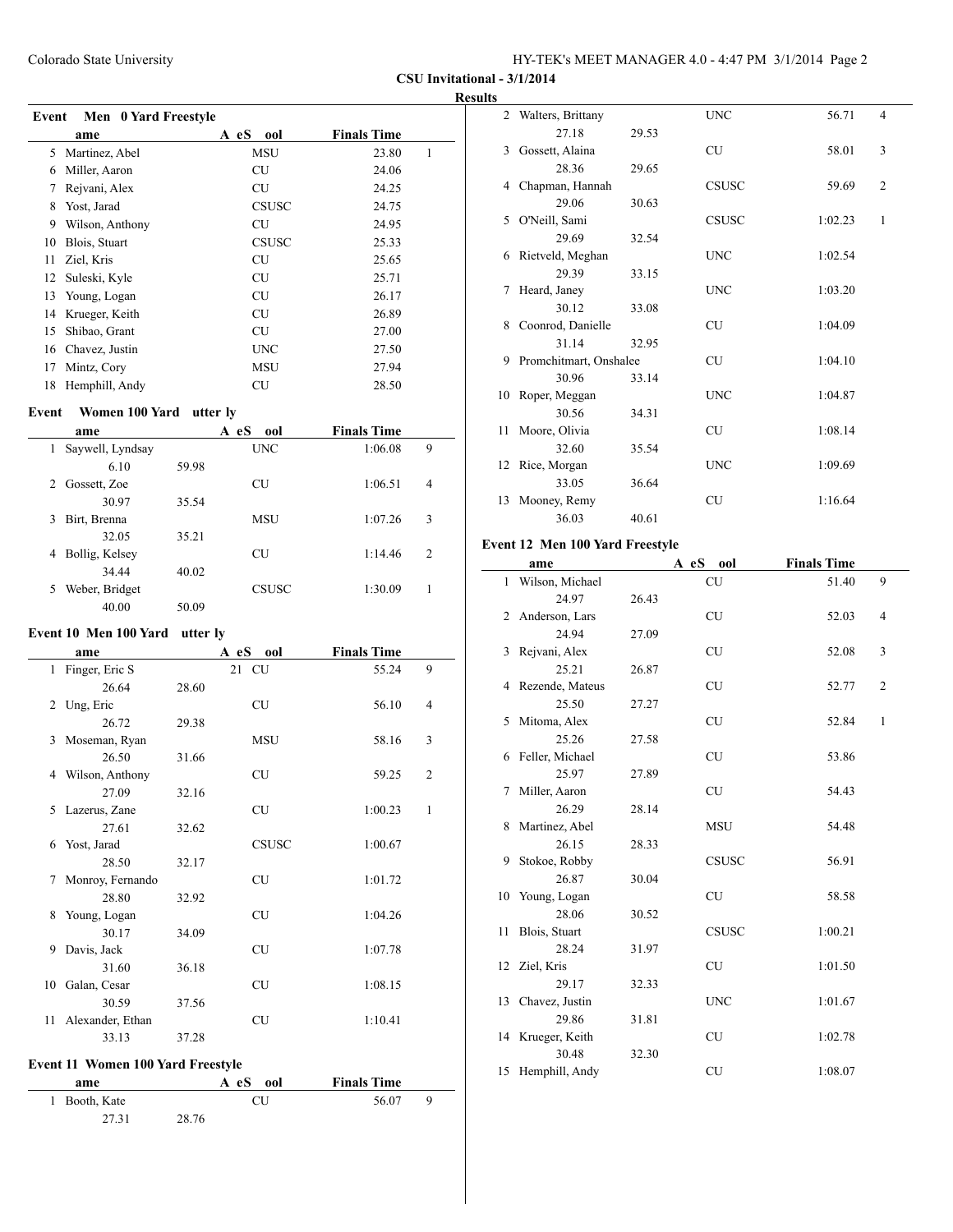4 Coonrod, Danielle CU 1:08.93 2

**CSU Invitational - 3/1/2014**

|   | Event 13 Women 00 Yard Freestyle<br>ame |       | A eS ool     |       | <b>Finals Time</b> |                |
|---|-----------------------------------------|-------|--------------|-------|--------------------|----------------|
|   | 1 Mueller, Geneva                       |       | <b>CSUSC</b> |       | 6:02.50            | 9              |
|   | 31.71                                   | 35.03 | 36.08        | 36.83 |                    |                |
|   | 37.32                                   | 37.26 | 37.38        | 37.51 |                    |                |
|   | 37.33                                   | 36.05 |              |       |                    |                |
|   | 2 Bae, Alex                             |       | CSUSC        |       | 6:17.03            | $\overline{4}$ |
|   | 31.79                                   | 35.15 | 36.07        | 37.49 |                    |                |
|   | 38.01                                   | 39.26 | 40.32        | 40.41 |                    |                |
|   | 40.16                                   | 38.37 |              |       |                    |                |
|   | 3 Goldstein, Sara                       |       | <b>CU</b>    |       | 6:46.72            | 3              |
|   | 36.03                                   | 40.38 | 41.36        | 41.18 |                    |                |
|   | 41.09                                   | 41.50 | 42.06        | 41.29 |                    |                |
|   | 42.66                                   | 39.17 |              |       |                    |                |
|   | 4 Dechant, Katheryn                     |       | MSU          |       | 6:55.78            | 2              |
|   | 36.91                                   | 40.96 | 41.77        | 42.26 |                    |                |
|   | 42.72                                   | 42.97 | 42.72        | 42.94 |                    |                |
|   | 42.38                                   | 40.15 |              |       |                    |                |
|   | 5 Rietveld, Meghan                      |       | <b>UNC</b>   |       | 7:01.19            | $\mathbf{1}$   |
|   | 34.51                                   | 40.74 | 41.54        | 42.72 |                    |                |
|   | 43.14                                   | 44.10 | 44.23        | 44.42 |                    |                |
|   | 43.99                                   | 41.80 |              |       |                    |                |
|   | 6 Montross, Emma                        |       | CU           |       | 7:12.80            |                |
|   | 38.03                                   | 41.28 | 42.58        | 44.58 |                    |                |
|   | 45.25                                   | 45.80 | 44.76        | 45.66 |                    |                |
|   | 43.43                                   | 41.43 |              |       |                    |                |
|   | <b>Event 14 Men 00 Yard Freestyle</b>   |       |              |       |                    |                |
|   | ame                                     |       | A eS ool     |       | <b>Finals Time</b> |                |
|   | 1 Chrestionson, Jeremy                  |       | <b>CU</b>    |       | 5:21.71            | 9              |
|   | 29.52                                   | 31.96 | 31.93        | 32.51 |                    |                |
|   | 32.68                                   | 32.96 | 33.35        | 33.36 |                    |                |
|   | 33.27                                   | 30.17 |              |       |                    |                |
|   | 2 Brown, Xavier                         |       | MSU          |       | 5:22.94            | 4              |
|   | 29.07                                   | 31.72 | 32.25        | 32.81 |                    |                |
|   | 32.93                                   | 32.58 | 32.63        | 32.83 |                    |                |
|   | 33.45                                   | 32.67 |              |       |                    |                |
| 3 | Ware, Brent                             |       | CSUSC        |       | 5:45.76            | 3              |
|   | 30.50                                   | 34.24 | 35.17        | 35.54 |                    |                |
|   | 36.03                                   | 35.44 | 35.58        | 35.75 |                    |                |
|   | 34.88                                   | 32.63 |              |       |                    |                |
|   | 4 Freyermuth, Justin                    |       | <b>CSUSC</b> |       | 6:10.00            | 2              |
|   | 30.99                                   | 34.02 | 35.69        | 36.50 |                    |                |

|    | 33.23               | 35.70 |              |              |
|----|---------------------|-------|--------------|--------------|
| 5  | Hess, Alexis        |       | <b>CSUSC</b> | 1<br>1:09.43 |
|    | 33.56               | 35.87 |              |              |
| 6  | Roper, Meggan       |       | <b>UNC</b>   | 1:12.25      |
|    | 35.66               | 36.59 |              |              |
| 7  | Cozzette, Jen       |       | CU           | 1:12.43      |
|    | 34.23               | 38.20 |              |              |
| 8  | Castro, Ariana      |       | <b>MSU</b>   | 1:13.11      |
|    | 34.97               | 38.14 |              |              |
| 9  | Bollig, Kelsey      |       | <b>CU</b>    | 1:14.03      |
|    | 35.10               | 38.93 |              |              |
|    | 10 Lawlor, Samantha |       | <b>UNC</b>   | 1:14.33      |
|    | 36.01               | 38.32 |              |              |
| 11 | Riddo, Christina    |       | <b>UNC</b>   | 1:14.59      |
|    | 35.80               | 38.79 |              |              |
|    | 12 Kinkle, Krista   |       | <b>UNC</b>   | 1:19.77      |
|    | 37.20               | 42.57 |              |              |
| 13 | Sitz, Lindsey       |       | <b>MSU</b>   | 1:22.31      |
|    | 39.34               | 42.97 |              |              |

## **Event 1 Men 100 Yard a stroe**

|    | ame              |       | A eS | ool          | <b>Finals Time</b> |                |
|----|------------------|-------|------|--------------|--------------------|----------------|
| 1  | Anderson, Lars   |       |      | <b>CU</b>    | 56.50              | 9              |
|    | 27.26            | 29.24 |      |              |                    |                |
| 2  | Ung, Eric        |       |      | <b>CU</b>    | 57.88              | 4              |
|    | 28.50            | 29.38 |      |              |                    |                |
| 3  | Lazerus, Zane    |       |      | CU           | 59.71              | 3              |
|    | 28.66            | 31.05 |      |              |                    |                |
| 4  | Rezende, Mateus  |       |      | <b>CU</b>    | 1:00.94            | $\overline{2}$ |
|    | 28.91            | 32.03 |      |              |                    |                |
| 5. | Feller, Michael  |       |      | <b>CU</b>    | 1:01.13            | 1              |
|    | 29.84            | 31.29 |      |              |                    |                |
| 6  | Finger, Eric S   |       |      | 21 CU        | 1:01.28            |                |
|    | 30.26            | 31.02 |      |              |                    |                |
| 7  | Suleski, Kyle    |       |      | <b>CU</b>    | 1:03.82            |                |
|    | 30.56            | 33.26 |      |              |                    |                |
| 8  | Turner, Nick     |       |      | <b>CSUSC</b> | 1:05.96            |                |
|    | 32.22            | 33.74 |      |              |                    |                |
| 9  | Eaman, Andy      |       |      | CU           | 1:07.59            |                |
|    | 32.42            | 35.17 |      |              |                    |                |
| 10 | Alexander, Ethan |       |      | <b>CU</b>    | 1:12.41            |                |
|    | 35.29            | 37.12 |      |              |                    |                |

#### Event 1 Women 100 Yard reaststro e

| ame                    |       | A eS<br>ool  | <b>Finals Time</b> |                |
|------------------------|-------|--------------|--------------------|----------------|
| Fosse, Kourtney<br>1   |       | <b>CU</b>    | 1:14.17            | 9              |
| 35.25                  | 38.92 |              |                    |                |
| Wilson, Casey<br>2     |       | CU           | 1:14.68            | $\overline{4}$ |
| 35.37                  | 39.31 |              |                    |                |
| Moore, Olivia<br>3     |       | CU           | 1:24.55            | 3              |
| 40.59                  | 43.96 |              |                    |                |
| Dechant, Katheryn<br>4 |       | <b>MSU</b>   | 1:26.06            | $\overline{c}$ |
| 40.82                  | 45.24 |              |                    |                |
| Chevalier, Elise<br>5. |       | CSUSC        | 1:26.15            | 1              |
| 40.44                  | 45.71 |              |                    |                |
| Weber, Bridget<br>6    |       | <b>CSUSC</b> | 1:31.95            |                |
| 44.07                  | 47.88 |              |                    |                |

| Event 1 Women 100 Yard a stro e |  |  |  |
|---------------------------------|--|--|--|
|                                 |  |  |  |

39.54 38.90

42.97 42.27

| ame              | A eS<br>ool  | <b>Finals Time</b> |                |
|------------------|--------------|--------------------|----------------|
| Larson, Courtney | <b>CSUSC</b> | 1:03.11            | 9              |
| 30.43<br>32.68   |              |                    |                |
| Gossett, Alaina  | CU           | 1:03.27            | $\overline{4}$ |
| 31.08<br>32.19   |              |                    |                |
| Saywell, Lyndsay | <b>UNC</b>   | 1:06.82            | 3              |
| 32.50<br>34.32   |              |                    |                |

37.62 38.11 39.17 39.46

5 Chavez, Justin UNC 7:12.24 1 32.27 38.57 43.62 44.79 46.26 47.36 47.70 46.43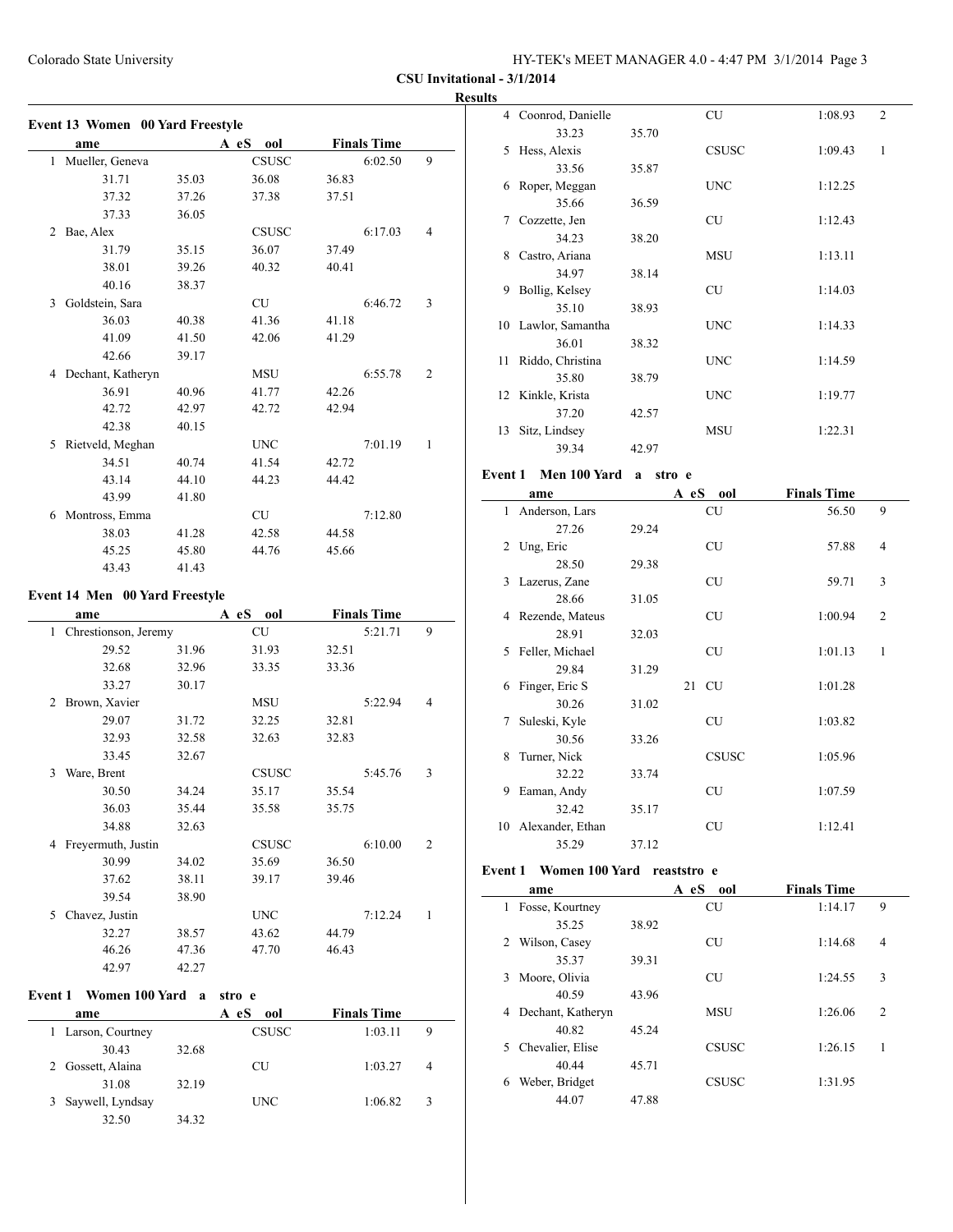| HY-TEK's MEET MANAGER 4.0 - 4:47 PM 3/1/2014 Page 4 |  |
|-----------------------------------------------------|--|
|-----------------------------------------------------|--|

#### **Results**

| Event 1 Women 100 Yard reaststro e |                |       |              |                    |                |  |
|------------------------------------|----------------|-------|--------------|--------------------|----------------|--|
|                                    | ame            |       | A eS<br>00l  | <b>Finals Time</b> |                |  |
| 7                                  | Lowe, Katie    |       | <b>CSUSC</b> | 1:35.53            |                |  |
|                                    | 44.37          | 51.16 |              |                    |                |  |
| Event 1                            | Men 100 Yard   |       | reaststro e  |                    |                |  |
|                                    | ame            |       | A eS<br>ool  | <b>Finals Time</b> |                |  |
| 1                                  | Karasek, Lucas |       | CU           | 1:01.67            | 9              |  |
|                                    | 28.70          | 32.97 |              |                    |                |  |
| 2                                  | Mitoma, Alex   |       | <b>CU</b>    | 1:06.66            | $\overline{4}$ |  |
|                                    | 31.39          | 35.27 |              |                    |                |  |
| 3                                  | Galan, Cesar   |       | <b>CU</b>    | 1:10.36            | 3              |  |
|                                    | 32.44          | 37.92 |              |                    |                |  |
| 4                                  | Stokoe, Robby  |       | <b>CSUSC</b> | 1:17.44            | $\overline{c}$ |  |
|                                    | 35.53          | 41.91 |              |                    |                |  |
| 5                                  | Shibao, Grant  |       | <b>CU</b>    | 1:18.46            | 1              |  |
|                                    | 37.12          | 41.34 |              |                    |                |  |
| 6                                  | Blois, Stuart  |       | <b>CSUSC</b> | 1:21.99            |                |  |
|                                    | 37.91          | 44.08 |              |                    |                |  |

# **Event 1 Women 200 Yard Freestyle Relay**<br>Team

|   | Team                |       | Relay                |       | <b>Finals Time</b> |                |
|---|---------------------|-------|----------------------|-------|--------------------|----------------|
| 1 | CU                  |       | A                    |       | 1:48.48            | 11             |
|   | 28.14               | 27.10 | 27.07                | 26.17 |                    |                |
| 2 | <b>UNC</b>          |       | A                    |       | 1:49.76            | 4              |
|   | 28.45               | 28.35 | 27.18                | 25.78 |                    |                |
| 3 | <b>CSUSC</b>        |       | A                    |       | 1:53.60            | $\overline{c}$ |
|   | 1) Larson, Courtney |       | 2) Chapman, Hannah   |       |                    |                |
|   | 3) Rosa, Emilie     |       | 4) Bae, Alex         |       |                    |                |
|   | 29.93               | 27.63 | 28.72                | 27.32 |                    |                |
| 4 | <b>CU</b>           |       | B                    |       | 1:58.34            |                |
|   | 29.20               | 32.47 | 29.38                | 27.29 |                    |                |
| 5 | <b>UNC</b>          |       | B                    |       | 2:00.50            |                |
|   | 29.47               | 29.67 | 30.85                | 30.51 |                    |                |
| 6 | <b>CSUSC</b>        |       | B                    |       | 2:05.82            |                |
|   | 1) Weber, Bridget   |       | 2) Chevalier, Elise  |       |                    |                |
|   | 3) Lowe, Katie      |       | 4) Seibel, Kelsey    |       |                    |                |
|   | 34.07               | 28.90 | 35.53                | 27.32 |                    |                |
| 7 | <b>MSU</b>          |       | А                    |       | 2:06.98            |                |
|   | 1) Sitz, Lindsey    |       | 2) Dechant, Katheryn |       |                    |                |
|   | 3) Birt, Brenna     |       | 4) Castro, Ariana    |       |                    |                |
|   | 28.15               | 34.25 | 34.26                | 30.32 |                    |                |

# **Event 20 Men 200 Yard Freestyle Relay**

|   | <b>Team</b>      |       | Relay             | <b>Finals Time</b> |                |
|---|------------------|-------|-------------------|--------------------|----------------|
| 1 | <b>CU</b>        |       | A                 | 1:31.86            | 11             |
|   | 22.91            | 23.18 | 23.41             | 22.36              |                |
|   | 2 CU             |       | B                 | 1:39.45            | 4              |
|   | 24.02            | 25.27 | 25.79             | 24.37              |                |
| 3 | <b>MSU</b>       |       | A                 | 1:40.53            | $\mathfrak{D}$ |
|   | 1) Mintz, Cory   |       | 2) Martinez, Abel |                    |                |
|   | 3) Brown, Xavier |       | 4) Moseman, Ryan  |                    |                |
|   | 24.64            | 27.71 | 23.93             | 24.25              |                |
| 4 | <b>CSUSC</b>     |       | A                 | 1:46.62            |                |
|   | 1) Yost, Jarad   |       | 2) Turner, Nick   |                    |                |
|   | 3) Blois, Stuart |       | 4) Ware, Brent    |                    |                |
|   | 24.82            | 26.69 | 28.97             | 26.14              |                |

|                | <b>Event 21 Women 100 Yard IM</b> |       |              |                    |   |
|----------------|-----------------------------------|-------|--------------|--------------------|---|
|                | ame                               |       | A eS ool     | <b>Finals Time</b> |   |
| 1              | Spaeth, Ellesse                   |       | CU           | 1:04.64            | 9 |
|                | 30.40                             | 34.24 |              |                    |   |
| $\overline{2}$ | Sall, Ashleigh                    |       | <b>CU</b>    | 1:05.57            | 4 |
|                | 30.44                             | 35.13 |              |                    |   |
| 3              | Saywell, Lyndsay                  |       | <b>UNC</b>   | 1:08.14            | 3 |
|                | 31.21                             | 36.93 |              |                    |   |
| 4              | Walters, Brittany                 |       | UNC          | 1:08.55            | 2 |
|                | 31.17                             | 37.38 |              |                    |   |
| 5              | Fosse, Kourtney                   |       | <b>CU</b>    | 1:08.60            | 1 |
|                | 33.08                             | 35.52 |              |                    |   |
| 6              | Gossett, Zoe                      |       | CU           | 1:11.89            |   |
|                | 33.26                             | 38.63 |              |                    |   |
| 7              | Birt, Brenna                      |       | <b>MSU</b>   | 1:12.13            |   |
|                | 33.83                             | 38.30 |              |                    |   |
| 8              | Bae, Alex                         |       | <b>CSUSC</b> | 1:12.94            |   |
|                | 33.76                             | 39.18 |              |                    |   |
| 9              | Promchitmart, Onshalee            |       | <b>CU</b>    | 1:14.25            |   |
|                | 35.34                             | 38.91 |              |                    |   |
| 10             | Seibel, Kelsey                    |       | <b>CSUSC</b> | 1:14.79            |   |
|                | 35.41                             | 39.38 |              |                    |   |
| 11             | Roper, Meggan                     |       | <b>UNC</b>   | 1:14.82            |   |
|                | 35.74                             | 39.08 |              |                    |   |
| 12             | Hess, Alexis                      |       | <b>CSUSC</b> | 1:14.90            |   |
|                | 33.99                             | 40.91 |              |                    |   |
| 13             | Tatro, Ocean                      |       | <b>CU</b>    | 1:15.17            |   |
|                | 34.73                             | 40.44 |              |                    |   |
| 14             | Castro, Ariana                    |       | MSU          | 1:15.37            |   |
|                | 34.77                             | 40.60 |              |                    |   |
| 15             | Rosa, Emilie                      |       | <b>CSUSC</b> | 1:17.29            |   |
|                | 36.16                             | 41.13 |              |                    |   |
| 16             | Rice, Morgan                      |       | <b>UNC</b>   | 1:20.22            |   |
|                | 39.19                             | 41.03 |              |                    |   |
| 17             | Lawlor, Samantha                  |       | UNC          | 1:23.29            |   |
|                | 37.66                             | 45.63 |              |                    |   |
| 18             | Larson, Courtney                  |       | <b>CSUSC</b> | 1:23.61            |   |
|                | 40.00                             | 43.61 |              |                    |   |
| 19             | Kinkle, Krista                    |       | <b>UNC</b>   | 1:24.15            |   |
|                | 38.53                             | 45.62 |              |                    |   |
| 20             | Dechant, Katheryn                 |       | MSU          | 1:24.96            |   |
|                | 41.85                             | 43.11 |              |                    |   |

#### **Event 22 Men 100 Yard IM**

| ame                  |       | A eS<br>ool     | <b>Finals Time</b> |                |
|----------------------|-------|-----------------|--------------------|----------------|
| Ung, Eric<br>1       |       | <b>CU</b>       | 57.48              | 9              |
| 27.59                | 29.89 |                 |                    |                |
| 2 Karasek, Lucas     |       | <b>CU</b>       | 57.89              | 4              |
| 27.48                | 30.41 |                 |                    |                |
| Wilson, Michael<br>3 |       | <b>CU</b>       | 58.74              | 3              |
| 26.96                | 31.78 |                 |                    |                |
| Finger, Eric S<br>4  |       | <b>CU</b><br>21 | 59.62              | $\overline{2}$ |
| 28.71                | 30.91 |                 |                    |                |
| Moseman, Ryan<br>5.  |       | <b>MSU</b>      | 1:02.51            | 1              |
| 29.59                | 32.92 |                 |                    |                |
| Brown, Xavier<br>6   |       | <b>MSU</b>      | 1:02.68            |                |
| 29.57                | 33.11 |                 |                    |                |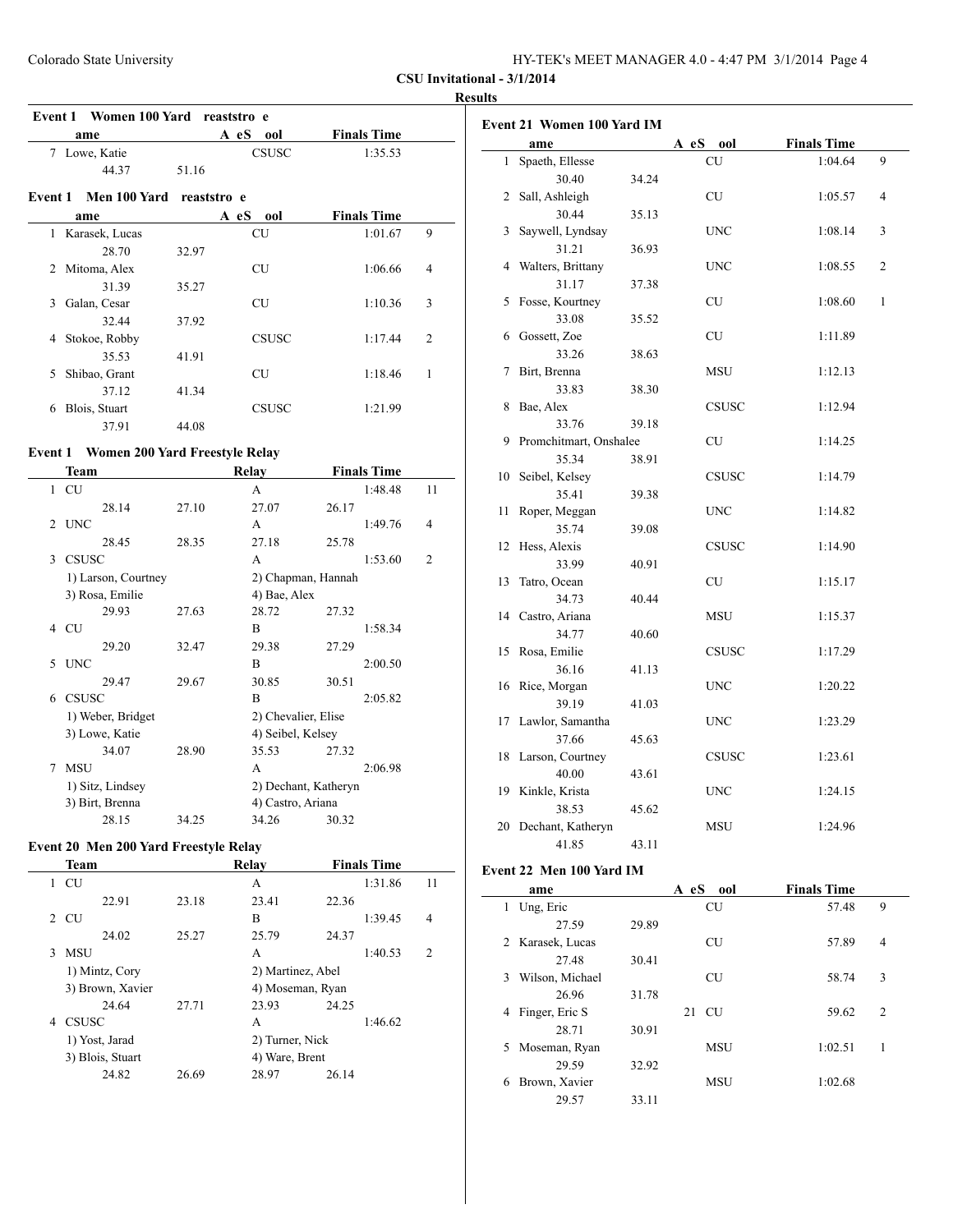|                                   |       |              |                    | <b>Results</b>         |                |                       |                |                          |
|-----------------------------------|-------|--------------|--------------------|------------------------|----------------|-----------------------|----------------|--------------------------|
| Event 22 Men 100 Yard IM          |       |              |                    | 5 Sinsheimer, Susan    |                | <b>CSUSC</b>          |                | 23:58.50<br>$\mathbf{1}$ |
| ame                               |       | A eS ool     | <b>Finals Time</b> | 34.82                  | 39.42          | 39.92                 | 41.56          |                          |
| 7 Yost, Jarad                     |       | <b>CSUSC</b> | 1:03.65            | 42.77                  | 44.09          | 44.19                 | 44.20          |                          |
| 28.88                             | 34.77 |              |                    | 44.94                  | 44.01          | 44.28                 | 44.61          |                          |
| 8 Martinez, Abel                  |       | <b>MSU</b>   | 1:04.88            | 44.55                  | 44.66          | 44.72                 | 44.80          |                          |
| 29.70                             | 35.18 |              |                    | 44.62                  | 45.02          | 45.19                 | 44.74          |                          |
| 9 Turner, Nick                    |       | CSUSC        | 1:09.93            | 44.46                  | 44.63          | 44.97                 | 45.08          |                          |
| 32.03                             | 37.90 |              |                    | 44.39                  | 44.75          | 44.24                 | 43.71          |                          |
| 10 Ziel, Kris                     |       | ${\rm CU}$   | 1:10.46            | 43.99                  | 43.03          | 42.53                 | 41.17          | 44.44                    |
| 31.92                             | 38.54 |              |                    | 6 Hawkins, Jennie      |                | <b>CSUSC</b>          |                | 24:22.16                 |
| 11 Shibao, Grant                  |       | ${\rm CU}$   | 1:10.57            | 34.78                  | 38.88          | 40.13                 | 40.88          |                          |
| 33.27                             | 37.30 |              |                    | 41.22                  | 41.96          | 41.64                 | 42.26          |                          |
| 12 Davis, Jack                    |       | ${\rm CU}$   | 1:13.50            | 42.71                  | 43.43          | 43.65                 | 44.03          |                          |
| 34.61                             | 38.89 |              |                    | 44.31                  | 43.86          | 44.24                 | 44.47          |                          |
|                                   |       |              |                    | 44.40                  | 44.62          | 44.32                 | 44.55          |                          |
| Event 24 Women 1 0 Yard Freestyle |       |              |                    | 44.21                  | 43.98          | 44.22                 | 44.15          |                          |
| ame                               |       | A eS ool     | <b>Finals Time</b> | 44.15                  | 43.99          | 44.38                 | 43.66          |                          |
| 1 Buttermore-Baca, Zana           |       | <b>CSUSC</b> | 19:16.72<br>9      | 43.50                  | 43.47          | 43.28                 | 43.74          | 1:25.09                  |
| 32.23                             | 34.40 | 34.83        | 35.11              | 7 Higgins, Jen         |                | <b>CSUSC</b>          |                | 24:53.06                 |
| 35.22                             | 35.28 | 34.94        | 35.01              | 39.50                  | 42.85          | 44.28                 | 44.73          |                          |
| 34.83                             | 34.83 | 35.12        | 35.14              | 45.29                  | 44.83          | 45.05                 | 45.39          |                          |
| 35.42                             | 35.35 | 35.12        | 35.14              | 45.51                  | 45.28          | 46.46                 | 44.72          |                          |
| 35.10                             | 35.08 | 35.18        | 35.38              | 46.35                  | 44.37          | 45.36                 | 46.02          |                          |
| 35.21                             | 35.50 | 35.44        | 35.21              | 45.50                  | 46.07          | 45.25                 | 45.49          |                          |
| 35.31                             | 35.29 | 35.39        | 35.45              | 45.76                  | 45.47          | 45.90                 | 45.74          |                          |
| 35.47                             | 35.50 | 35.35        | 35.54<br>33.35     | 45.66                  | 45.68          | 45.73                 | 46.20          |                          |
| 2 O'Neill, Sami                   |       | <b>CSUSC</b> | 21:57.87<br>4      | 45.97                  |                |                       |                |                          |
| 34.57                             | 38.23 | 39.75        | 39.52              | 8 DeCarli, Mercedes    | 46.29          | 46.27<br><b>CSUSC</b> | 45.86          | 44.23<br>26:39.72        |
| 40.02                             | 39.72 | 39.69        | 39.30              |                        |                |                       |                |                          |
| 39.40                             | 40.55 | 40.01        | 39.80              | 37.42<br>47.79         | 41.35          | 44.90<br>48.78        | 46.16          |                          |
| 40.12                             | 40.49 | 40.17        | 39.63              | 48.06                  | 47.42<br>49.12 | 50.06                 | 50.19<br>48.95 |                          |
| 40.00                             | 40.94 | 40.70        | 40.04              |                        |                |                       |                |                          |
| 40.35                             | 40.86 | 40.85        | 40.65              | 50.31                  | 50.74          | 50.08                 | 49.71          |                          |
| 40.87                             | 40.58 | 40.85        | 40.67              | 50.27                  | 49.94          | 49.64                 | 50.15          |                          |
| 40.37                             | 40.35 | 40.74        | 40.16<br>37.92     | 49.75                  | 49.90          | 49.08                 | 50.43          |                          |
| 3 Davis, Darian                   |       | <b>CSUSC</b> | 22:35.61<br>3      | 50.64                  | 50.10          | 49.10                 | 49.91          |                          |
| 36.38                             | 38.52 | 39.54        | 39.64              | 50.66                  | 49.35          | 47.81                 | 47.17          | 44.78                    |
| 40.20                             | 41.33 | 41.00        | 41.73              | 9 Ossoliniski, Kristen |                | <b>CSUSC</b>          |                | 26:40.85                 |
| 41.61                             | 42.47 | 41.64        | 41.89              | 39.19                  | 42.71          | 45.06                 | 45.41          |                          |
| 42.15                             | 42.79 | 40.86        | 40.78              | 46.72                  | 47.90          | 46.44                 | 48.63          |                          |
| 41.87                             | 40.86 | 41.23        | 41.17              | 48.60                  | 49.13          | 49.39                 | 49.73          |                          |
| 41.70                             | 41.59 | 41.62        | 41.78              | 49.16                  | 50.23          | 48.99                 | 49.95          |                          |
| 40.72                             | 42.19 | 42.18        | 41.66              | 50.41                  | 48.70          | 50.65                 | 49.24          |                          |
| 40.07                             | 41.14 | 41.01        | 40.69<br>41.60     | 50.97                  | 50.62          | 51.27                 | 51.38          |                          |
| 4 Bruggink, Steph                 |       | CSUSC        | 23:18.36<br>2      | 50.73                  | 50.84          | 49.28                 | 48.77          |                          |
| 34.36                             | 38.86 | 39.91        | 41.38              | 50.14                  | 50.70          | 48.65                 | 47.20          | 44.06                    |
| 41.59                             | 42.40 | 41.78        | 41.84              | 10 Nava, Sophia        |                | <b>CSUSC</b>          |                | 27:22.72                 |
| 42.87                             | 43.05 | 42.28        | 42.71              | 36.83                  | 42.80          | 47.19                 | 48.83          |                          |
| 42.79                             | 42.05 | 42.32        | 42.23              | 47.89                  | 49.83          | 49.35                 | 48.62          |                          |
| 42.88                             | 42.82 | 43.37        | 43.13              | 50.88                  | 50.20          | 50.43                 | 50.07          |                          |
| 43.06                             | 43.59 | 43.70        | 44.04              | 50.37                  | 50.24          | 49.96                 | 50.10          |                          |
| 43.77                             | 43.88 | 43.38        | 43.68              | 52.26                  | 51.36          | 52.20                 | 50.84          |                          |
| 43.75                             | 43.04 | 43.08        | 42.65<br>42.12     | 49.22                  | 51.87          | 51.00                 | 50.13          |                          |
|                                   |       |              |                    | 53.03                  | 52.48          | 51.86                 | 52.42          |                          |
|                                   |       |              |                    | 52.37                  | 49.80          | 52.11                 | 50.49          | 45.69                    |
|                                   |       |              |                    |                        |                |                       |                |                          |